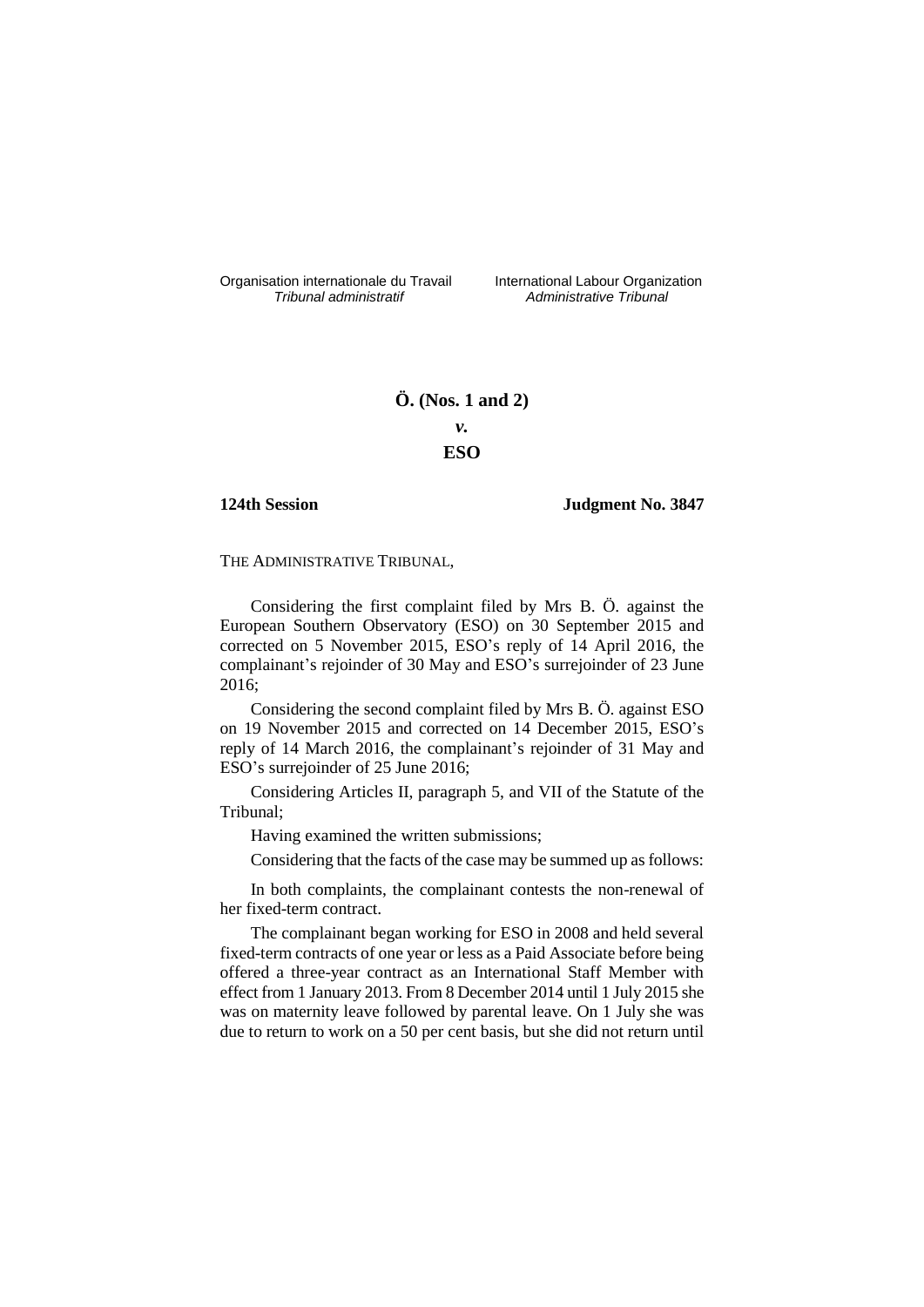2 July, at which time she was handed a copy of a letter dated 27 May 2015 informing her that it was foreseen not to extend her fixed-term contract and that it would 'come to its natural end' on 31 December 2015.

ESO had sent the letter of 27 May 2015 to the complainant's home address, first by ordinary mail, then by registered post, but it had been returned undelivered. It was resent to the complainant twice by email before being handed to her personally when she returned to work on 2 July. In order to ensure that the six-month notice period for the decision not to extend her contract was fully respected, on 20 August 2015 ESO offered to extend the complainant's contract by three days until 3 January 2016.

Meanwhile, by letter of 21 July 2015 the complainant requested the Director-General to reconsider the decision not to extend her contract. On 20 August the Head of Human Resources replied on behalf of the Director-General that under Staff Rule VI 1.02 a decision not to renew or extend a contract is not appealable. This is the decision impugned in the first complaint.

The second complaint arises in relation to the offer made on 20 August to extend the complainant's contract for three days until 3 January 2016. By a letter dated 1 October 2015 the complainant requested that this decision be set aside and again challenged the decision relating to the non-extension of her contract. By letter dated 5 November the Head of Human Resources replied on behalf of the Director-General. She noted that the complainant had declined the offer of a three-day contract extension, and stated that the request concerning the non-extension of her contract was rejected as it was already the subject of another appeal. That is the impugned decision in the second complaint.

The complainant asks the Tribunal to set aside the impugned decisions and to order ESO to extend her contract indefinitely, to reinstate her and to make good any loss she has incurred due to the unlawful termination of her contract. She also claims costs.

ESO asks the Tribunal to dismiss both complaints as irreceivable and unfounded.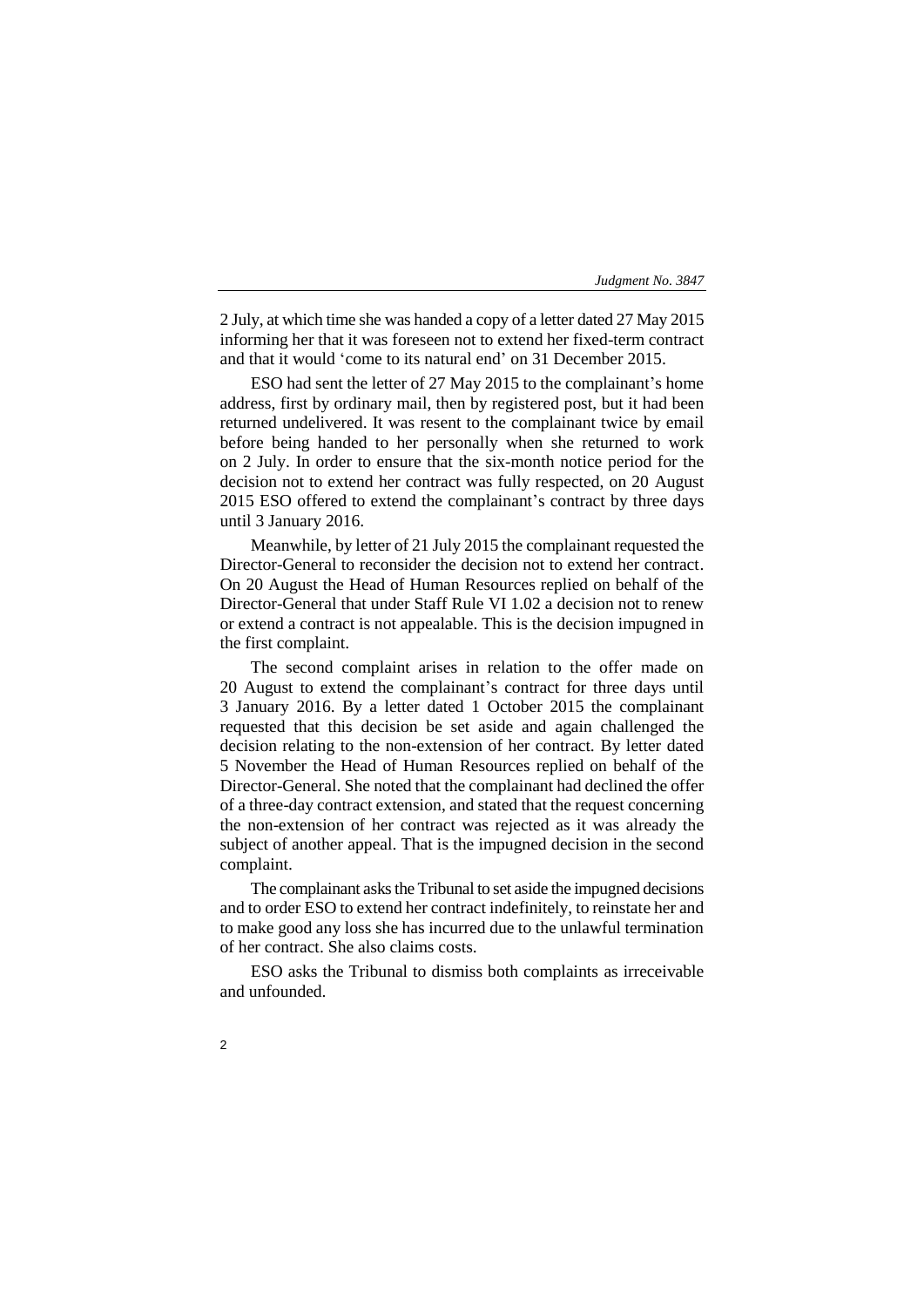3

## CONSIDERATIONS

1. Both of these complaints arose essentially out of the Director General's decision not to extend the complainant's contract of employment when it ended on 31 December 2015. Their factual circumstances are the same and their resolution depends upon the same legal principles and the same provisions of ESO's internal rules. The Tribunal therefore finds it convenient to join them in this judgment.

2. ESO raises receivability as a threshold issue. It contends that the first complaint, in particular, was out of time when it was filed with the Tribunal on 30 September 2015, because it was filed after the ninety-day time limit stipulated in Article VII of the Tribunal's Statute. Paragraphs 1 and 2 of Article VII state as follows:

"1. A complaint shall not be receivable unless the decision impugned is a final decision and the person concerned has exhausted such other means of redress as are open to her or him under the applicable Staff Regulations.

2. To be receivable, a complaint must also have been filed within ninety days after the complainant was notified of the decision impugned or, in the case of a decision affecting a class of officials, after the decision was published."

3. In Judgment 3311, considerations 5 and 6, the Tribunal observed that the time limits for internal appeal procedures and the time limits in the Tribunal's Statute serve the important purposes of ensuring that disputes are dealt with in a timely way and that the rights of parties are known to be settled at a particular point of time. The consistently stated principle that time limits must be strictly adhered to has been rationalized by the Tribunal in the following terms: time limits are an objective matter of fact and strict adherence to them is necessary for the efficacy of the whole system of administrative and judicial review of decisions. An inefficacious system could potentially adversely affect the staff of international organisations. Flexibility about time limits should not intrude into the Tribunal's decision-making even if it might be thought to be equitable or fair in a particular case to allow some flexibility. To do otherwise would "impair the necessary stability of the parties' legal relations". There are exceptions to this general approach, none of which is applicable to the present matter (see Judgment 2722, consideration 3).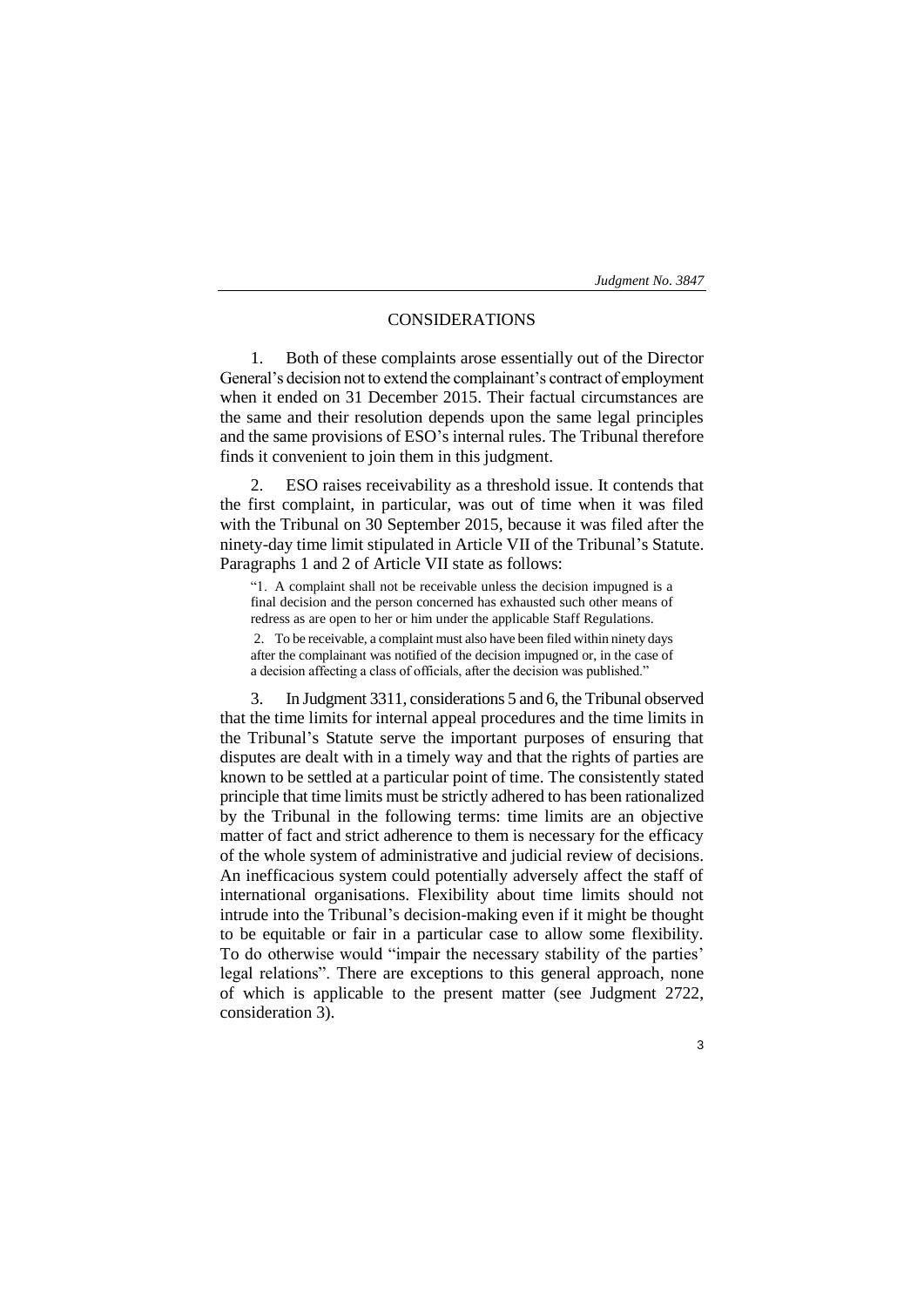4. In the complaint form of her first complaint, which was filed on 30 September 2015, the complainant identifies the Director General's letter dated 20 August 2015 as the impugned decision. She received it on 21 August 2015. However, the submissions in the first complaint, as well as those in the second complaint, show that the genesis of these complaints was with the Director General's decision contained in a letter to the complainant dated 27 May 2015. That was the decision by which ESO officially informed the complainant that her three-year fixed-term contract would not be extended on its expiry on 31 December 2015. The letter of 20 August 2015 was sent to her in response to her letter to the Director General dated 21 July 2015, in which she had sought to appeal the decision which was contained in the letter dated 27 May 2015. In this letter of 27 May 2015, the Head of Human Resources, on behalf of the Director General, relevantly stated as follows:

"Further to our meeting on 21.05.2015, and on behalf of the Director General, I hereby confirm that an extension of your […] contract […] is not foreseen and [the contract] will come to its natural end on 31.12.2015. Please take this letter as the official notification foreseen under Article R II 6.01 b) and Article R II 6.03 of the Staff Rules and Regulations."

5. The Tribunal finds that the decision contained in the letter dated 27 May 2015 was the final decision for the purposes of paragraphs 1 and 2 of Article VII of the Tribunal's Statute. This is because although Chapter VI of ESO's Staff Rules provides for appeals against decisions of the Director General to be made through an internal appeals procedure, Staff Rule R VI 1.02 excludes a decision not to renew or extend a contract from appeal. Such a decision is appealable directly to the Tribunal within ninety days under paragraph 2 of Article VII of the Tribunal's Statute.

6. It is noteworthy that the complainant seeks to set aside both the decision of 27 May 2015 and that of 20 August 2015 informing her that the first decision was a final decision. Since the decision of 27 May 2015 was a final decision, it was proper for the complainant to appeal to the Tribunal seeking to have it set aside. The letter of 20 August 2015, however, merely informed her, correctly, that she had no right to seek to have the decision of 27 May 2015 appealed through the internal process.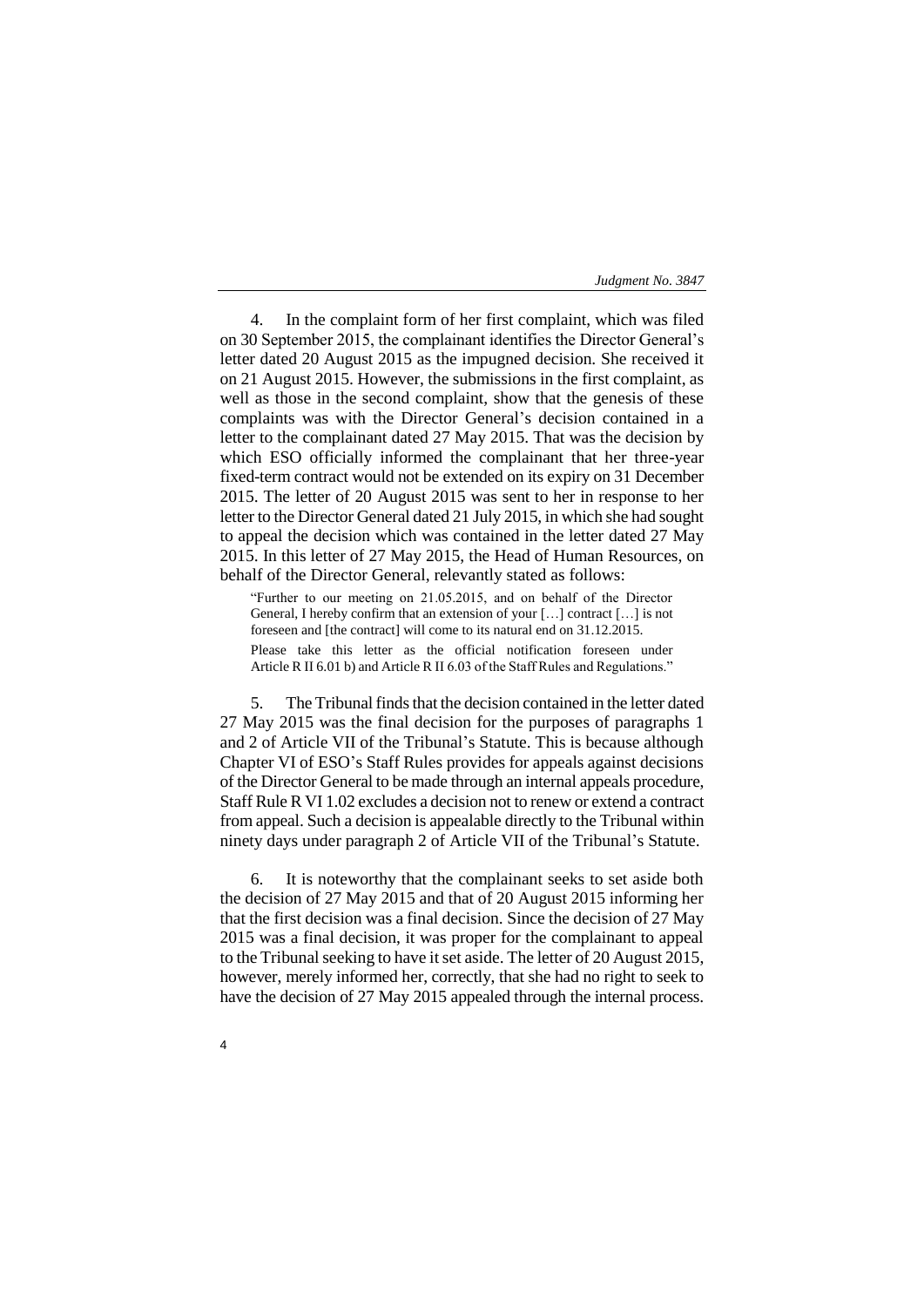It did not convey any administrative decision. Accordingly, the aspect of the first complaint which seeks to set aside the decision of 20 August 2015 is unfounded.

7. The Tribunal notes the complainant's contention that Staff Rule R VI 1.02 is invalid because it infringes her right to the guarantee of access to justice. The Tribunal refers to its statement on access to justice in Judgment 3282, consideration 3, which is equally applicable to the present case:

"3. The Tribunal is of the opinion that the complainant's claim that his right to the guarantee of access to justice was infringed is unfounded. The guarantee of access to justice is a guarantee of access to a judge, which the complainant has in his ability to bring a complaint before the Tribunal. As noted in Judgment 2312, under 5:

'the [...] Staff Rules and Regulations do not provide an internal appeal mechanism for a person in the complainant's position. The Tribunal has frequently commented on the desirability and utility of internal appeal procedures which not only make the Tribunal's task easier but also substantially reduce its workload by bringing a satisfactory and less expensive resolution to many disputes at an earlier stage. In any case, the Tribunal remains the ultimate arbiter of the rights of international civil servants and it can, and will, exercise its jurisdiction in appropriate cases. That said, however, there is no merit to the complainant's contention that the absence of an internal appeal mechanism is in itself a fatal flaw which vitiates the initial administrative decision not to renew her contract.'

The Tribunal encourages organisations to provide efficient internal appeal mechanisms which can provide a broad range of remedies, which may not otherwise be available before the Tribunal (see Judgments 158, under 4; 790, under 7; 2531, under 5; and 2616, under 15). 'The only exceptions allowed under the Tribunal's case law to this requirement that internal means of redress must have been exhausted are cases where staff regulations provide that decisions taken by the executive head of an organisation are not subject to the internal appeal procedure [...] (see, for example, Judgments 1491, 2232, 2443, 2511 and the case law cited therein, and 2582)' (see Judgment 2912, under 6). In this case, Article [R] VI 1.02 of the Staff Rules provides that there is no internal remedy for decisions regarding non-renewal of contract and as such, the complainant has direct access to the Tribunal."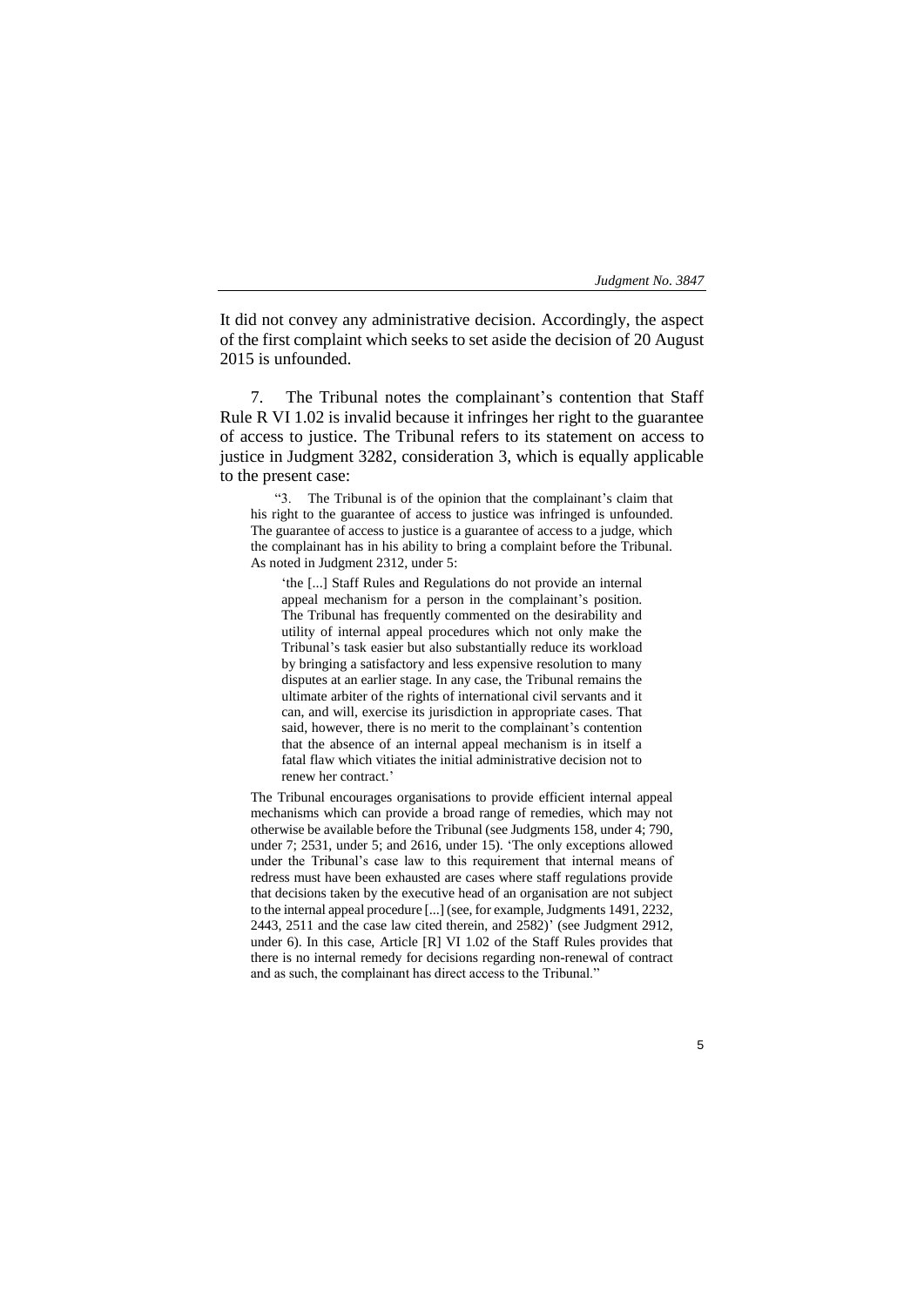8. The question whether the first complaint is receivable turns on whether, pursuant to paragraph 2 of Article VII of the Tribunal's Statute, the complainant filed it within the stipulated ninety days following the decision not to extend her contract. The principle of good faith dealings which applies to the relations between international civil servants and the organisations that employ them prevents a staff member from thwarting timely notification by her or his conduct. Accordingly, in considerations 11 and 12 of Judgment 2152 the Tribunal stated as follows:

"11. The requirement of good faith dealings is a two-way street. While staff members are under no obligation to assist the Administration in any actions the latter may wish to take against them, they do have a duty not to so conduct themselves as to deliberately frustrate normal dealings with their employer. The latter is entitled to assume that the employees will receive and accept written communications sent to them in the normal course of affairs.

12. It is not in the interests of either the staff member or the Organisation that the latter should feel obliged to hire professional process servers or bailiffs in order to ensure that official notifications that are sent out are duly received."

9. In the present case, the evidence shows that the complainant was initially informed verbally of the decision not to extend her contract when she met with the Head of Human Resources on 21 May 2015. ESO states that, at that meeting, the Head of Human Resources informed the complainant of the decision "that her contract would not be extended in view of the reorganisation". Email exchanges between the complainant and the Head of Human Resources around that time confirm that they met and discussed the matter. In an email dated 22 May 2015 to the Head of Human Resources, the complainant expressed her appreciation for having been informed "regarding [her] contractual situation [...] so early". She acknowledged that "although the current situation/decision was always a possible scenario [...], it [hit] [her] hard [...]". She expressed her wish to meet with the Head of Human Resources again. By return message, the Head of Human Resources stated, among other things, that "the contractual situation will not change". In the meantime, the letter confirming the decision not to extend the complainant's contract was sent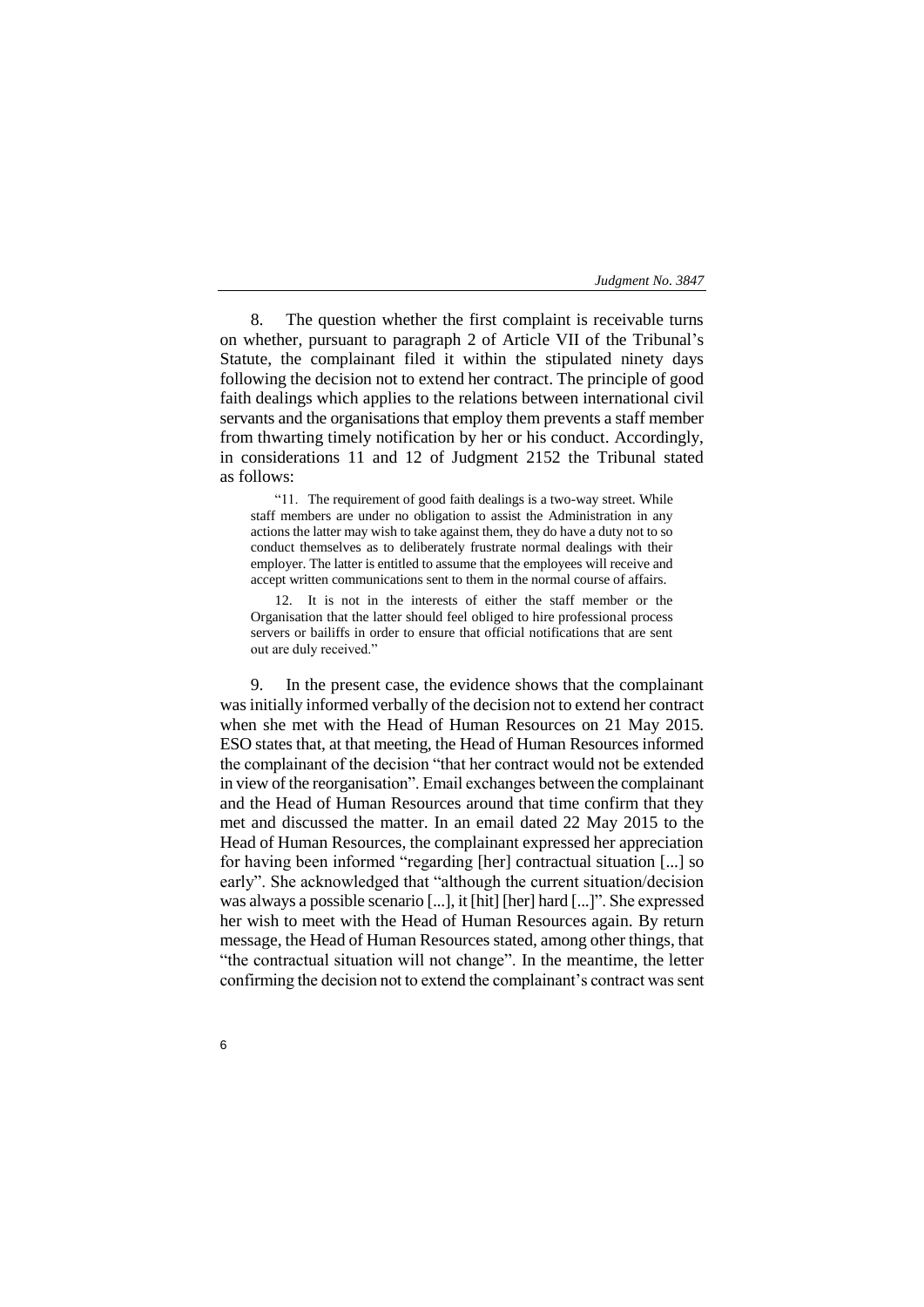7

to her on 27 May 2015, and, in another email message dated 19 June 2015, the Head of Human Resources, wrote as follows:

"Since you have not come by I trust that you have been busy and perhaps out of town.

Following our earlier talk we have to issue confirmation letters to you in regards to the no contract extension for you.

As you may be on holiday and absent from you house, I am sending you a copy of the letter by email. The original was sent with ordinary mail but returned to us this week. I will have it sent next week again in case you have returned.

See you on the 1st July."

10. The evidence further shows that on 2 June 2015 the Head of Human Resources re-sent the letter of 27 May 2015 to the complainant's home address by registered post. However, on 18 June 2015 the postal services informed ESO that the letter was undeliverable. The complainant, who was on parental leave, had not given an alternative address where she could have been reached in the event that she was not at her home address as Article R II 4.41 of ESO's Staff Regulations requires. ESO then sent the letter to the complainant's official ESO email account on 19 June 2015 and transmitted it again to her by that same means on 29 June 2015 when she did not reply. ESO states that it was aware that the complainant used the account while she was on leave but the complainant did not activate the automatic response function which the system provided. That would have assisted ESO to determine whether she had accessed these email messages. As the complainant did not report for work after her leave on 1 July 2015 as scheduled, the letter was given to her in person on the following day (2 July). She signed the copy to acknowledge receipt of it and dated it 3 July 2015.

11. The foregoing series of events lead the Tribunal to conclude that by her conduct, the complainant did not act in good faith in her dealings with ESO and deliberately frustrated or thwarted all attempts by ESO to bring the letter of 27 May 2015 to her attention prior to giving it to her personally when she returned to work on 2 July 2015. In these circumstances, the Tribunal draws the inference that the complainant was notified of the decision not to extend her contract,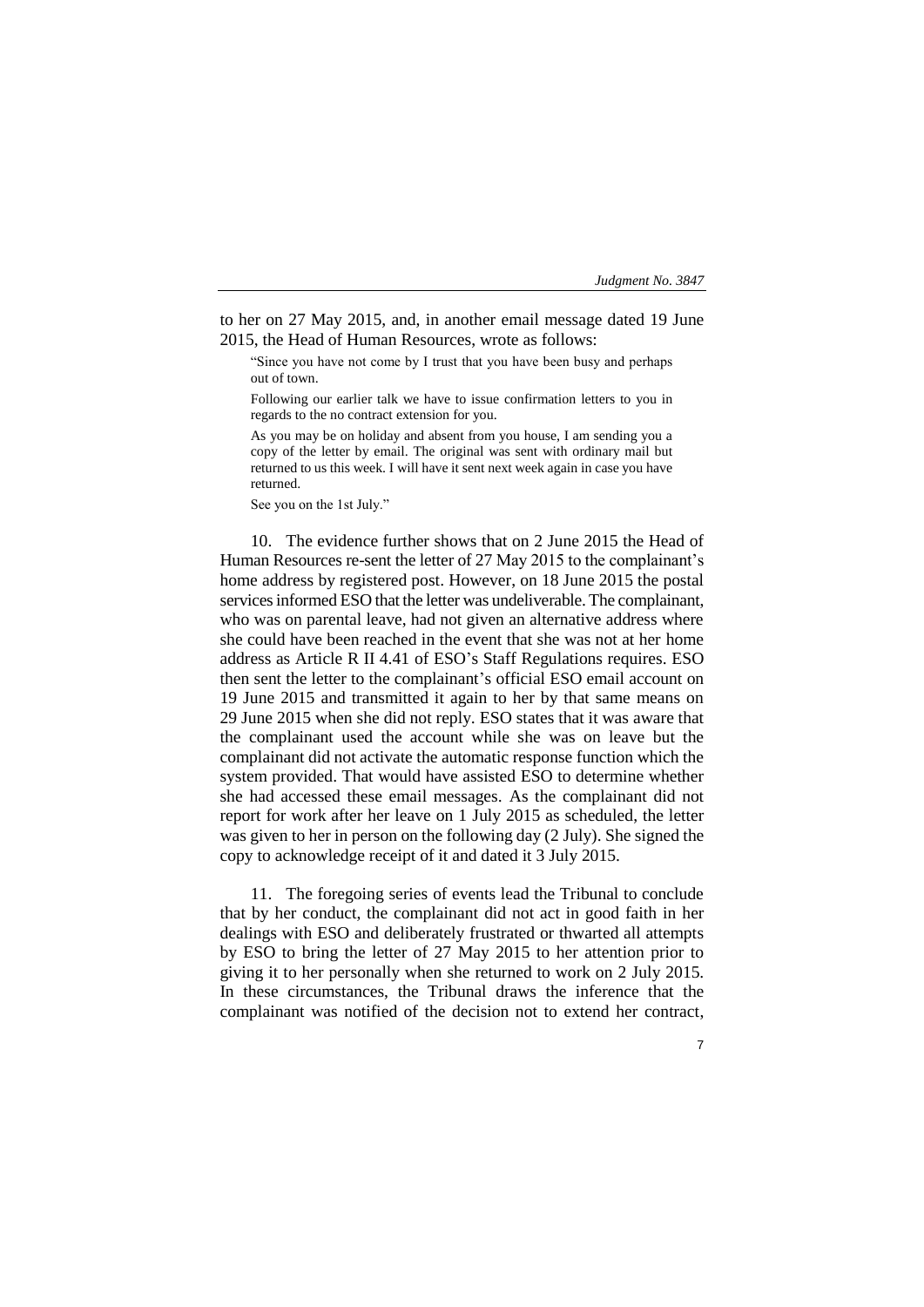if not on 21 May 2015 (but see Judgment 3505, consideration 8), then by 19 June 2015 at the latest, and her denial of having seen it before 2 July 2015 is rejected. Accordingly, the first complaint is irreceivable under Article VII, paragraph 2, of the Statute of the Tribunal, as it was not filed within ninety days of the notification of the impugned decision. Premised on this finding and the finding in consideration 6 above, the first complaint will be dismissed.

12. The Tribunal will also dismiss the second complaint, which seeks to set aside the decision to extend the complainant's contract by three days to 3 January 2016. That decision was contained in another letter dated 20 August 2015. It is obvious that ESO's extension of the contract to 3 January 2016 was intended to ensure that it gave the complainant the six months' notice of non-extension pursuant to ESO's Staff Regulation R II 6.03. This provision, which is under the rubric "Expiry of fixed-term contract", states as follows:

"A fixed-term contract shall expire at the end of the prescribed period. The Director General may extend it or not; his decision shall be notified to the staff member at least 6 months before the date of expiry [...]."

13. The Tribunal finds that the second complaint was without object when it was filed on 19 November 2015. This is because when the complainant purported to appeal the decision to extend her contract to 3 January 2016, ESO had already withdrawn the extension by letter dated 5 November 2015.

14. Inasmuch as the first complaint is irreceivable and the second complaint is without object, no practical purpose would be served by an oral hearing for which the complainant applies. That application is therefore dismissed.

## DECISION

For the above reasons, The complaints are dismissed.